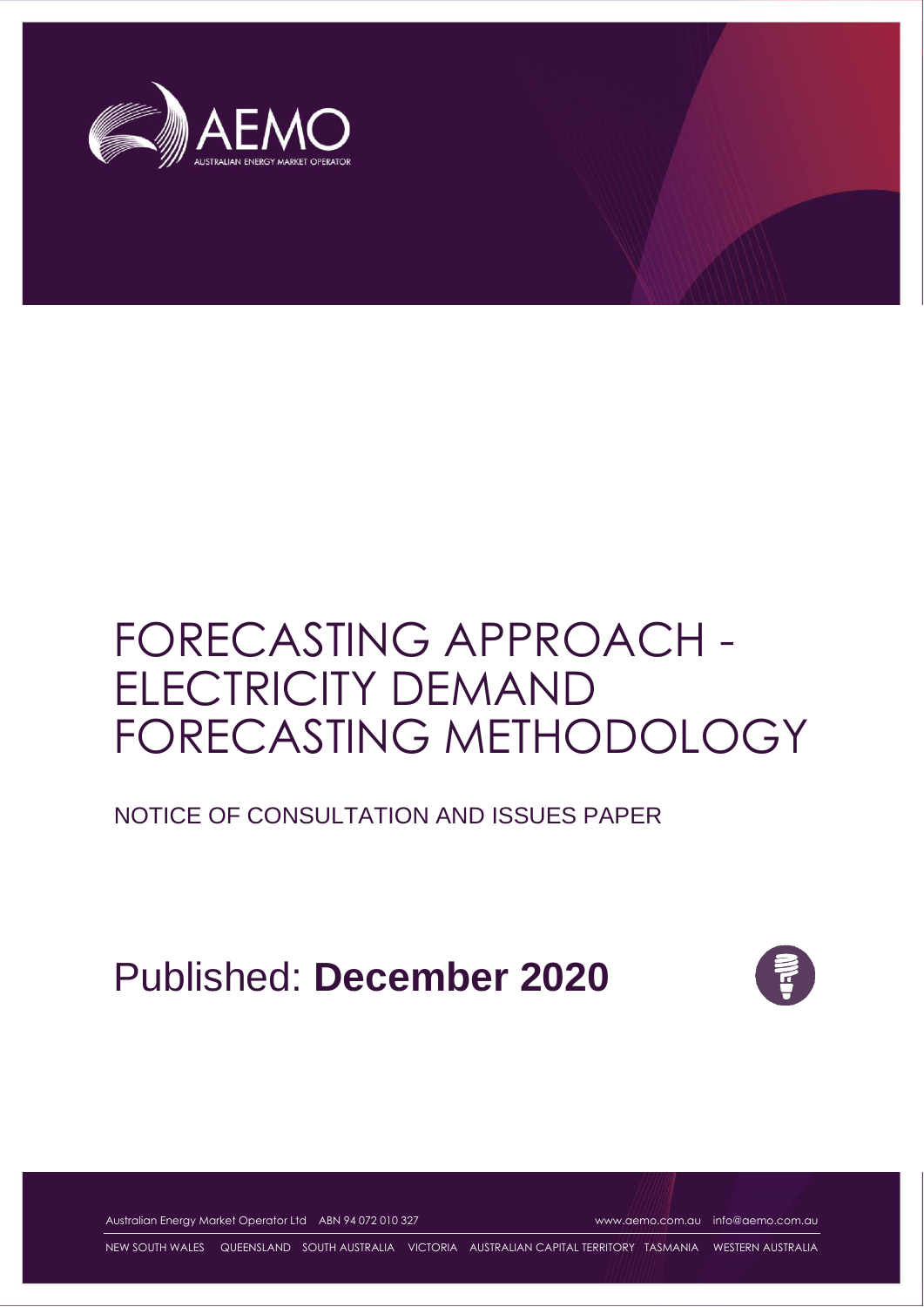

## <span id="page-1-0"></span>**NOTICE OF FIRST STAGE CONSULTATION – FORECASTING APPROACH - ELECTRICITY DEMAND FORECASTING METHODOLOGY**

### **Forecast Best Practice Guidelines**

### **Date of Notice: 18 December 2020**

This notice informs all Registered Participants and interested parties (**Consulted Persons**) that AEMO is conducting a consultation on its Draft Electricity Demand Forecasting Methodology, which forms part of its Forecasting Approach.

This consultation is being conducted under section 2.1 of the Australian Energy Regulator's (AER) Forecasting Best Practice Guidelines<sup>1</sup> (FBPG), in accordance with its Appendix A consultation procedure.

### **Matter under Consultation**

As AEMO has not previously formally consulted on this methodology under the requirements of the FBPG, AEMO invites comment from stakeholders on any matter contained in the methodology. To aid stakeholders in providing feedback, several questions are posed throughout the methodology.

AEMO notes that historically the methodology has been updated and published annually. This version's main difference to prior versions is outlined in the Appendix of this Notice of Consultation and Issues Paper.

A consultation draft of the Electricity Demand Forecasting Methodology is also published with this notice and the Issues Paper.

### **The Consultation Process**

The consultation process is outlined below. Dates are indicative only and subject to change.

| Process Stage                                                            | Indicative date  |
|--------------------------------------------------------------------------|------------------|
| Closing date for submissions in response to this Notice and Issues Paper | 21 January 2021  |
| Publication of Draft Report and Determination                            | 18 February 2021 |
| Closing date for submissions in response to the Draft Report             | 18 March 2021    |
| Publication of Final Report and Determination                            | 29 April 2021    |

### **Invitation to Make Submissions**

AEMO invites written submissions on the Draft Electricity Demand Forecasting Methodology, including any alternative or additional proposals you consider may better meet the FBPG, objectives of this consultation and the national electricity objective in section 7 of the National Electricity Law.

Please identify any parts of your submission that you wish to remain confidential, and explain why. AEMO may still publish that information if it does not consider it to be confidential, but will consult with you before doing so.

Please note that material identified as confidential may be given less weight in the decision-making process than material that is published.

<sup>1</sup> See[: https://www.aer.gov.au/system/files/AER%20-%20Forecasting%20best%20practice%20guidelines%20-](https://www.aer.gov.au/system/files/AER%20-%20Forecasting%20best%20practice%20guidelines%20-%2025%20August%202020.pdf) [%2025%20August%202020.pdf.](https://www.aer.gov.au/system/files/AER%20-%20Forecasting%20best%20practice%20guidelines%20-%2025%20August%202020.pdf)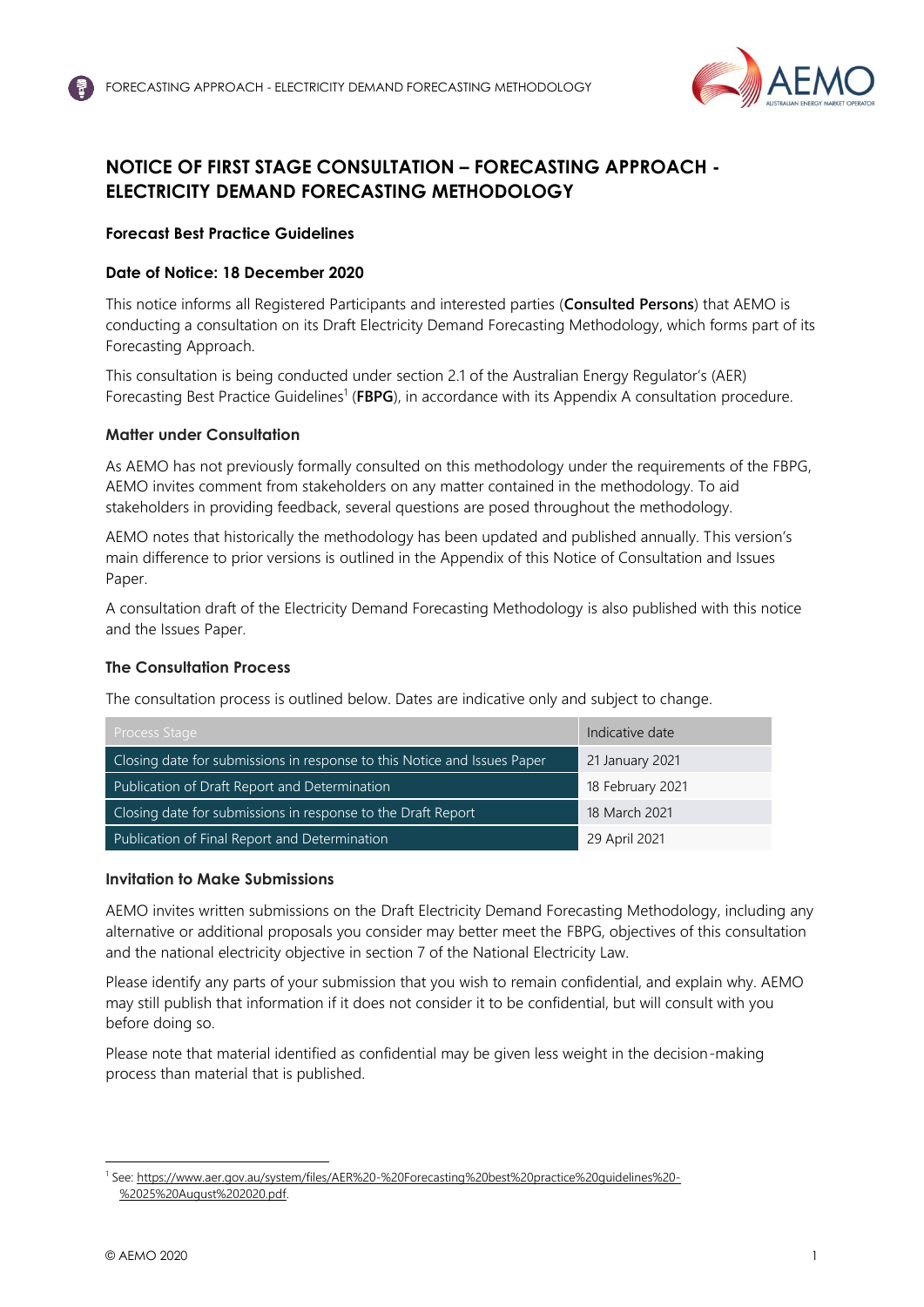

### **Meetings**

In your submission, you may request a meeting with AEMO to discuss the matter under consultation, stating why you consider a meeting is necessary or desirable.

If appropriate, meetings may be held jointly with other Consulted Persons. Subject to confidentiality restrictions, AEMO will generally make details of matters discussed at a meeting available to other Consulted Persons, and may publish them.

### **Closing Date and Time**

Submissions in response to this Notice of First Stage of Consultation should be sent by email to [energy.forecasting@aemo.com.au,](mailto:energy.forecasting@aemo.com.au) to reach AEMO by 5.00pm (Melbourne time) on 21 January 2021.

*All submissions must be forwarded in electronic format (either pdf or Word). Please send any queries about this consultation to the same email address.* 

Submissions received after the closing date and time will not be valid, and AEMO is not obliged to consider them. Any late submissions should explain the reason for lateness and the detriment to you if AEMO does not consider your submission.

### **Publication**

*All submissions will be published on AEMO's website, other than confidential content as outlined above.* 

© 2020 Australian Energy Market Operator Limited. The material in this publication may be used in accordance with the [copyright permissions on AEMO's website](http://aemo.com.au/Privacy_and_Legal_Notices/Copyright_Permissions_Notice).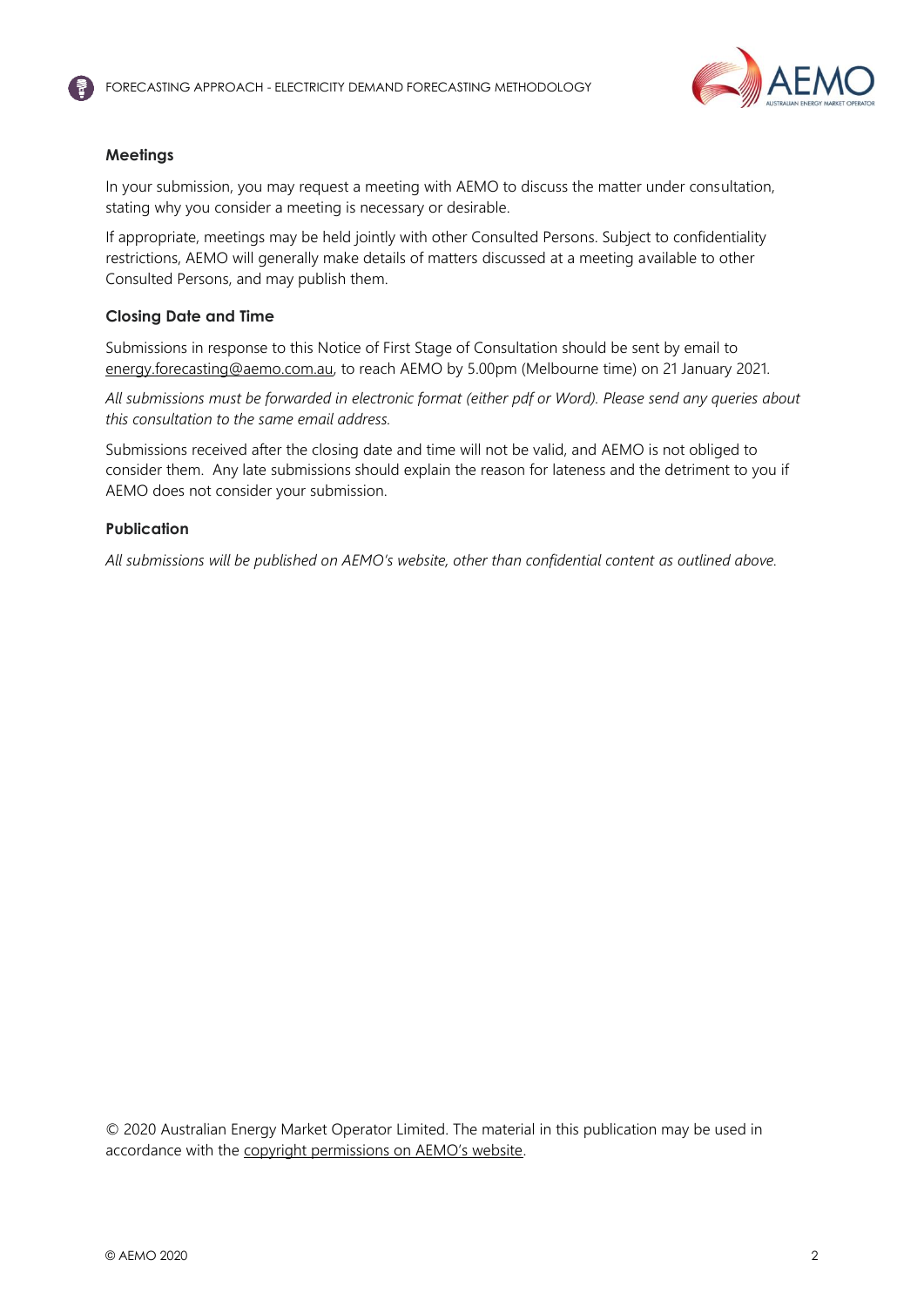

### <span id="page-3-0"></span>**EXECUTIVE SUMMARY**

The publication of this Issues Paper commences the first stage of the consultation on AEMO's Electricity Demand Forecasting Methodology under the Forecast Best Practice Guidelines<sup>2</sup> (FBPG) consultation process. AEMO's Electricity Demand Forecasting Methodology forms part of its Forecasting Approach.

AEMO is consulting on the Electricity Demand Forecast Methodology, which describes the breadth of methodologies applied in forecasting electricity consumption as well as maximum and minimum demand. The methodologies are applied in forecasting Australia's major electricity systems – the National Electricity Market (NEM) and the Wholesale Electricity Market (WEM) in Western Australia. In particular, the methodology describes:

- Annual consumption forecasting of various consumer sectors and sub-sectors.
- Maximum and minimum demand forecasting.
- Production of half-hourly demand traces.

AEMO is seeking feedback on whether the methodology is fit for use in AEMO's Electricity Statement of Opportunities (ESOO) and other medium to longer term reliability assessments and system planning purposes, including the Integrated System Plan (ISP).

Stakeholders are invited to submit written responses on the issues identified in this paper by 5.00 pm (Melbourne time) on 21 January 2021, in accordance with the Notice of First Stage of Consultation published with this paper.

 $<sup>2</sup>$  As outlined in Appendix A of the Australian Energy Regulator's Forecasting Best Practice Guidelines:</sup> [https://www.aer.gov.au/system/files/AER%20-%20Forecasting%20best%20practice%20guidelines%20-](https://www.aer.gov.au/system/files/AER%20-%20Forecasting%20best%20practice%20guidelines%20-%2025%20August%202020.pdf) [%2025%20August%202020.pdf.](https://www.aer.gov.au/system/files/AER%20-%20Forecasting%20best%20practice%20guidelines%20-%2025%20August%202020.pdf)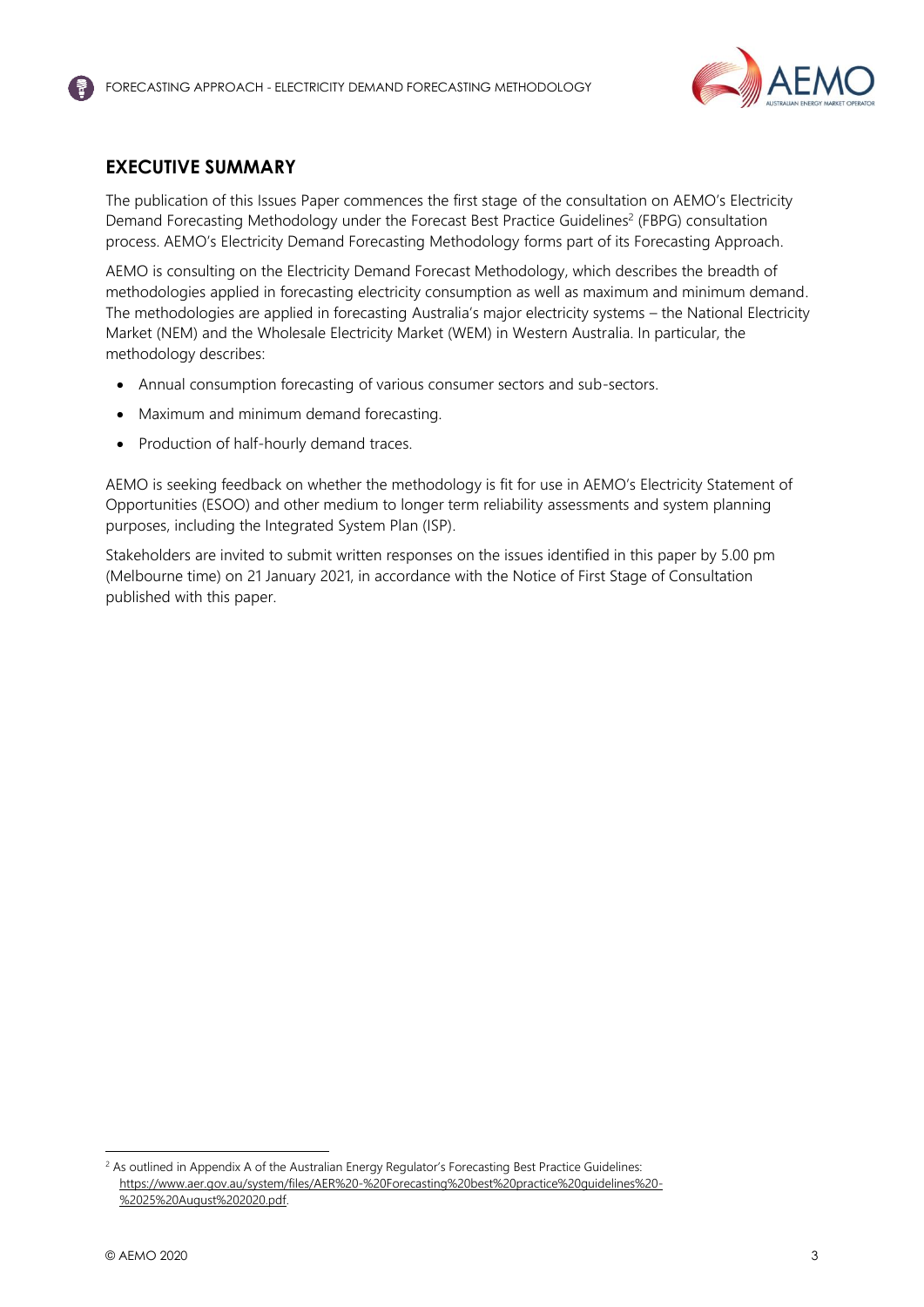

# **CONTENTS**

| A.6            | Improving Readability<br>APPENDIX B - GLOSSARY                                                            |                     |
|----------------|-----------------------------------------------------------------------------------------------------------|---------------------|
| A.5            | Trace growth algorithm                                                                                    | 7<br>$\overline{7}$ |
| A.4            | Network Losses                                                                                            | $\overline{7}$      |
| A.3            | Flexibility in how inputs are sourced                                                                     | $\overline{7}$      |
| A.2            | Clarify where WEM approach differs                                                                        | $\overline{7}$      |
| A.1            | Removing Inputs and Assumptions                                                                           | 7                   |
|                | APPENDIX A - CHANGES SINCE PREVIOUS PUBLICATION                                                           | 7                   |
| 3.             | PROPOSALS AND ISSUES FOR CONSULTATION                                                                     | 6                   |
| 2.3.           | Principles for this consultation                                                                          | 6                   |
| 2.2.           | Context for this consultation                                                                             | 5                   |
| 2.1.           | Forecast Best Practice Guidelines requirements                                                            | 5                   |
| 2.             | <b>BACKGROUND</b>                                                                                         | 5                   |
| $\mathbf{1}$ . | STAKEHOLDER CONSULTATION PROCESS                                                                          | 5                   |
|                | <b>EXECUTIVE SUMMARY</b>                                                                                  | 3                   |
|                | NOTICE OF FIRST STAGE CONSULTATION - FORECASTING APPROACH - ELECTRICITY DEMAND<br>FORECASTING METHODOLOGY | 1                   |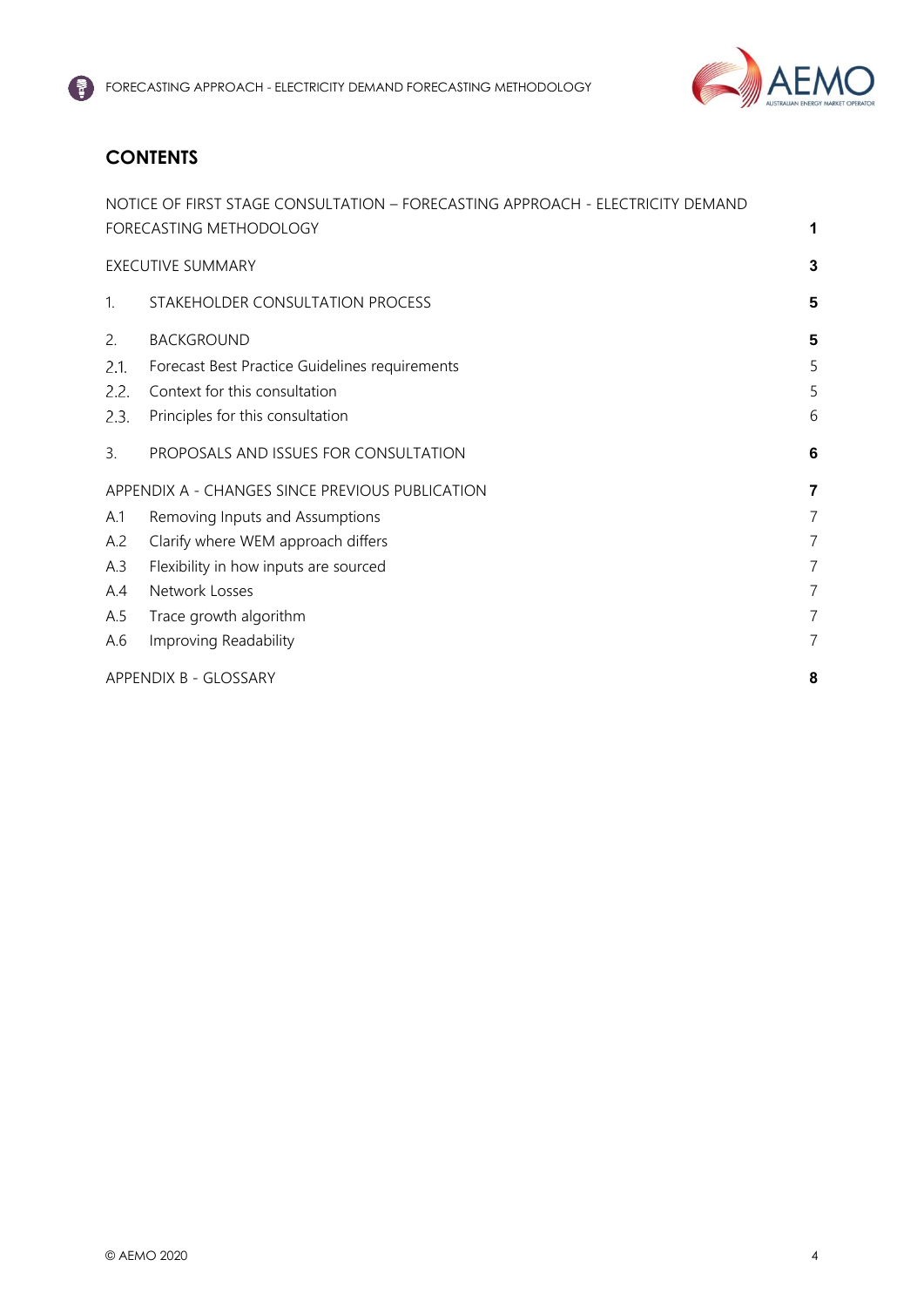

# <span id="page-5-0"></span>**1. STAKEHOLDER CONSULTATION PROCESS**

AEMO is consulting on its Draft Electricity Demand Forecasting Methodology, which forms part of its Forecasting Approach, in accordance with the Appendix A consultation process of the Forecasting Best Practice Guidelines<sup>3</sup> (FBPG).

AEMO's indicative timeline for this consultation is outlined below. Dates may be adjusted depending on the number and complexity of issues raised in submissions and any meetings with stakeholders.

| Deliverable                     | Indicative date  |
|---------------------------------|------------------|
| Issues Paper published          | 18 December 2020 |
| Submissions due on Issues Paper | 21 January 2021  |
| Draft Report published          | 18 February 2021 |
| Submissions due on Draft Report | 18 March 2021    |
| Final Report published          | 29 April 2021    |

With a submission, a stakeholder can request a meeting with AEMO to discuss the matter under consultation.

Note that there is a glossary of terms used in this Issues Paper at Appendix B.

# <span id="page-5-1"></span>**2. BACKGROUND**

#### <span id="page-5-2"></span> $2.1$ **Forecast Best Practice Guidelines requirements**

Section 2.1 of AER's FBPG requires AEMO to use its Appendix A consultation process to review the components of its Forecasting Approach at least every four years.

#### <span id="page-5-3"></span> $2.2.$ **Context for this consultation**

Since 2012, AEMO has developed and published consumption and demand forecasts<sup>4</sup> for the National Electricity Market (NEM) for use in the Electricity Statement of Opportunities (ESOO) and other medium to longer term reliability assessment and system planning purposes. In particular, these consumption and demand forecasts also underpin AEMO's Integrated System Plan.

The associated forecast methodology has been documented annually, and the approach has seen ongoing discussion with stakeholders at various forums, including the Forecasting Reference Group (FRG) and technical workshops.

From November 2018 to February 2019, AEMO undertook consultation on the effectiveness of the methodology documentation in communicating AEMO's electricity forecasting approach. The methodology documentation was updated based on feedback from that consultation<sup>5</sup>.

The Draft Electricity Demand Forecasting Methodology published alongside this Issues Paper has been reviewed and updated since its last publication with the 2020 ESOO<sup>6</sup>. The previous annual publications of the methodology document included some discussion of inputs and assumptions, which have now been

<sup>3</sup> At[: https://www.aer.gov.au/system/files/AER%20-%20Forecasting%20best%20practice%20guidelines%20-](https://www.aer.gov.au/system/files/AER%20-%20Forecasting%20best%20practice%20guidelines%20-%2025%20August%202020.pdf) [%2025%20August%202020.pdf.](https://www.aer.gov.au/system/files/AER%20-%20Forecasting%20best%20practice%20guidelines%20-%2025%20August%202020.pdf)

<sup>&</sup>lt;sup>4</sup> These were initially published as the National Electricity Forecasting Report (NEFR). Until 2015, the maximum demand forecasting component was outsourced to Monash University under guidance from AEMO. Prior to 2012, AEMO compiled regional forecasts from the Transmission Network Service Providers, with only Victorian and South Australian forecasts being produced internally.

<sup>5</sup> See: [https://aemo.com.au/en/consultations/current-and-closed-consultations/national-electricity-market-demand-forecasting](https://aemo.com.au/en/consultations/current-and-closed-consultations/national-electricity-market-demand-forecasting-methodology-issues-paper-consultation)[methodology-issues-paper-consultation.](https://aemo.com.au/en/consultations/current-and-closed-consultations/national-electricity-market-demand-forecasting-methodology-issues-paper-consultation)

<sup>&</sup>lt;sup>6</sup> See: [https://aemo.com.au/-/media/files/electricity/nem/planning\\_and\\_forecasting/inputs-assumptions-methodologies/2020/2020](https://aemo.com.au/-/media/files/electricity/nem/planning_and_forecasting/inputs-assumptions-methodologies/2020/2020-electricity-demand-forecasting-methodology-information-paper.pdf) [electricity-demand-forecasting-methodology-information-paper.pdf.](https://aemo.com.au/-/media/files/electricity/nem/planning_and_forecasting/inputs-assumptions-methodologies/2020/2020-electricity-demand-forecasting-methodology-information-paper.pdf)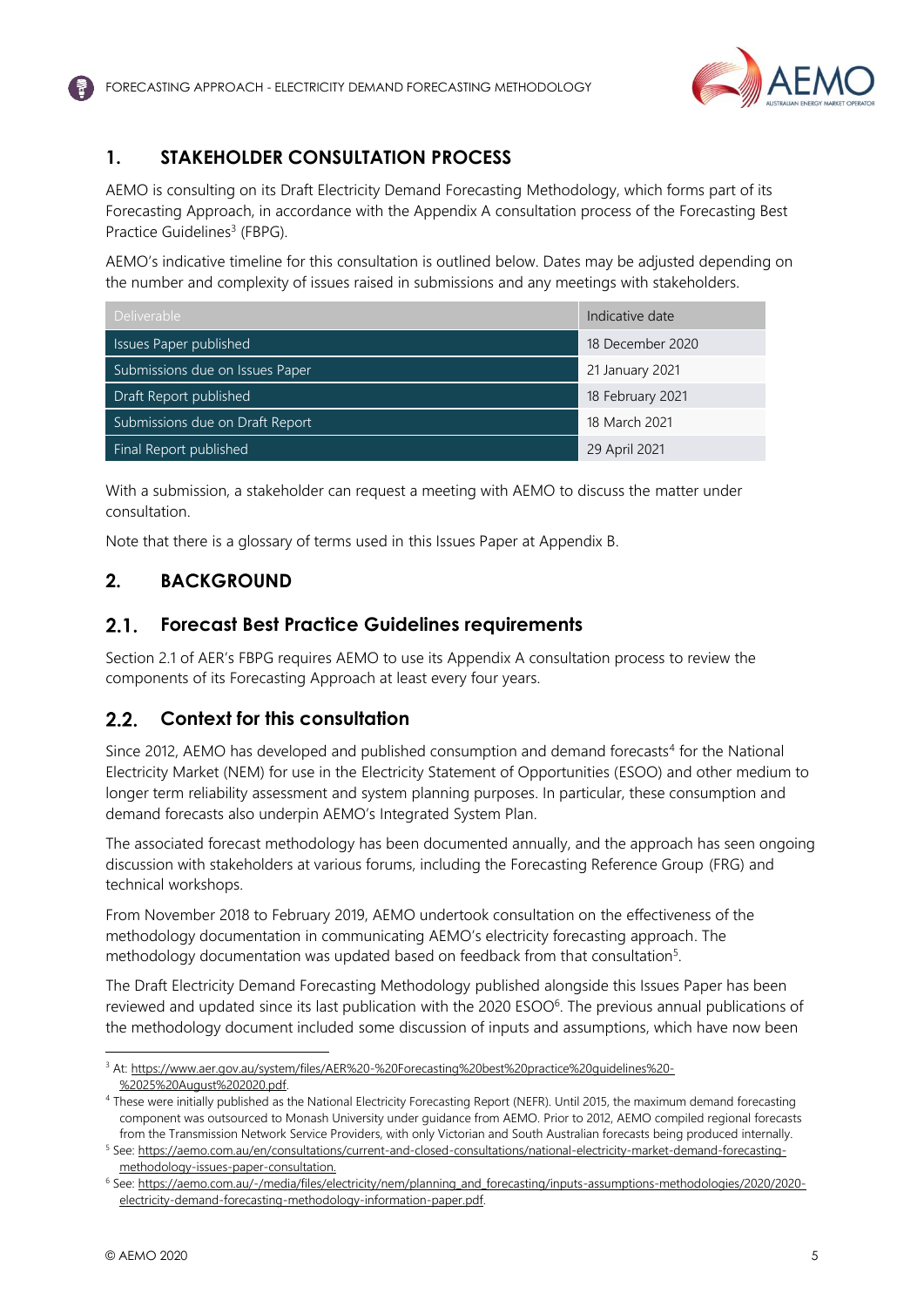

moved to the Inputs, Assumptions and Scenarios Report (IASR). The IASR is undergoing a separate, simultaneous consultation<sup>7</sup>. This consultation is limited to the methodologies described in the Draft Electricity Demand Forecasting Methodology published alongside this Issues Paper. Feedback on the relevant inputs and assumptions are welcome to the Draft 2021 IASR consultation.

#### <span id="page-6-0"></span> $2.3.$ **Principles for this consultation**

The following principles guide this consultation's considerations and priorities:

- Forecasts should be as accurate as possible, based on comprehensive information and prepared in an unbiased fashion.
- The basic inputs, assumptions and methodology that underpin forecasts should be disclosed.
- Stakeholders should have as much opportunity to engage as is practicable.

In the context of this consultation, the first principle requires that the methodology is fit for purpose. The second requires the methodology to be well described. The third is satisfied through the consultation process outlined in Section 1.

# <span id="page-6-1"></span>**3. PROPOSALS AND ISSUES FOR CONSULTATION**

AEMO has published a Draft Electricity Demand Forecasting Methodology along with this Issues Paper. This is available at: [https://aemo.com.au/consultations/current-and-closed-consultations/electricity](https://aemo.com.au/consultations/current-and-closed-consultations/electricity-demand-forecasting-methodology)[demand-forecasting-methodology.](https://aemo.com.au/consultations/current-and-closed-consultations/electricity-demand-forecasting-methodology)

As AEMO has not previously consulted on the methodology using the FBPG consultation process, AEMO seeks feedback on any parts, or the entirety, of the Draft Electricity Demand Forecasting Methodology. To guide stakeholder feedback, the draft methodology document includes a number of specific questions.

Stakeholders are asked to comment on the appropriateness of the various forecasting components listed within the methodology, including:

- Annual consumption forecast:
	- − Business sector, including large industrial loads
	- − Residential sector
- Maximum and minimum demand forecasts
- Half-hourly electricity demand traces
- Input/component forecasts feeding into one or more of the above, including, for example:
	- − Rooftop PV and non-scheduled PV generation
	- − Battery storage
	- − Electric vehicles

For stakeholders familiar with the previous methodology document, Appendix A outlines the main changes in the Draft Electricity Demand Forecasting Methodology published for consultation compared with the previous version issued alongside the 2020 ESOO<sup>8</sup>. As previously noted, any issues related to inputs and assumptions should be addressed through the simultaneous IASR consultation<sup>9</sup>.

<sup>7</sup> Available at[: https://aemo.com.au/consultations/current-and-closed-consultations/2021-planning-and-forecasting-consultation-on](https://aemo.com.au/consultations/current-and-closed-consultations/2021-planning-and-forecasting-consultation-on-inputs-assumptions-and-scenarios)[inputs-assumptions-and-scenarios.](https://aemo.com.au/consultations/current-and-closed-consultations/2021-planning-and-forecasting-consultation-on-inputs-assumptions-and-scenarios)

<sup>&</sup>lt;sup>8</sup> See: [https://aemo.com.au/-/media/files/electricity/nem/planning\\_and\\_forecasting/inputs-assumptions-methodologies/2020/2020](https://aemo.com.au/-/media/files/electricity/nem/planning_and_forecasting/inputs-assumptions-methodologies/2020/2020-electricity-demand-forecasting-methodology-information-paper.pdf) [electricity-demand-forecasting-methodology-information-paper.pdf.](https://aemo.com.au/-/media/files/electricity/nem/planning_and_forecasting/inputs-assumptions-methodologies/2020/2020-electricity-demand-forecasting-methodology-information-paper.pdf)

<sup>9</sup> Available at[: https://aemo.com.au/consultations/current-and-closed-consultations/2021-planning-and-forecasting-consultation-on](https://aemo.com.au/consultations/current-and-closed-consultations/2021-planning-and-forecasting-consultation-on-inputs-assumptions-and-scenarios)[inputs-assumptions-and-scenarios.](https://aemo.com.au/consultations/current-and-closed-consultations/2021-planning-and-forecasting-consultation-on-inputs-assumptions-and-scenarios)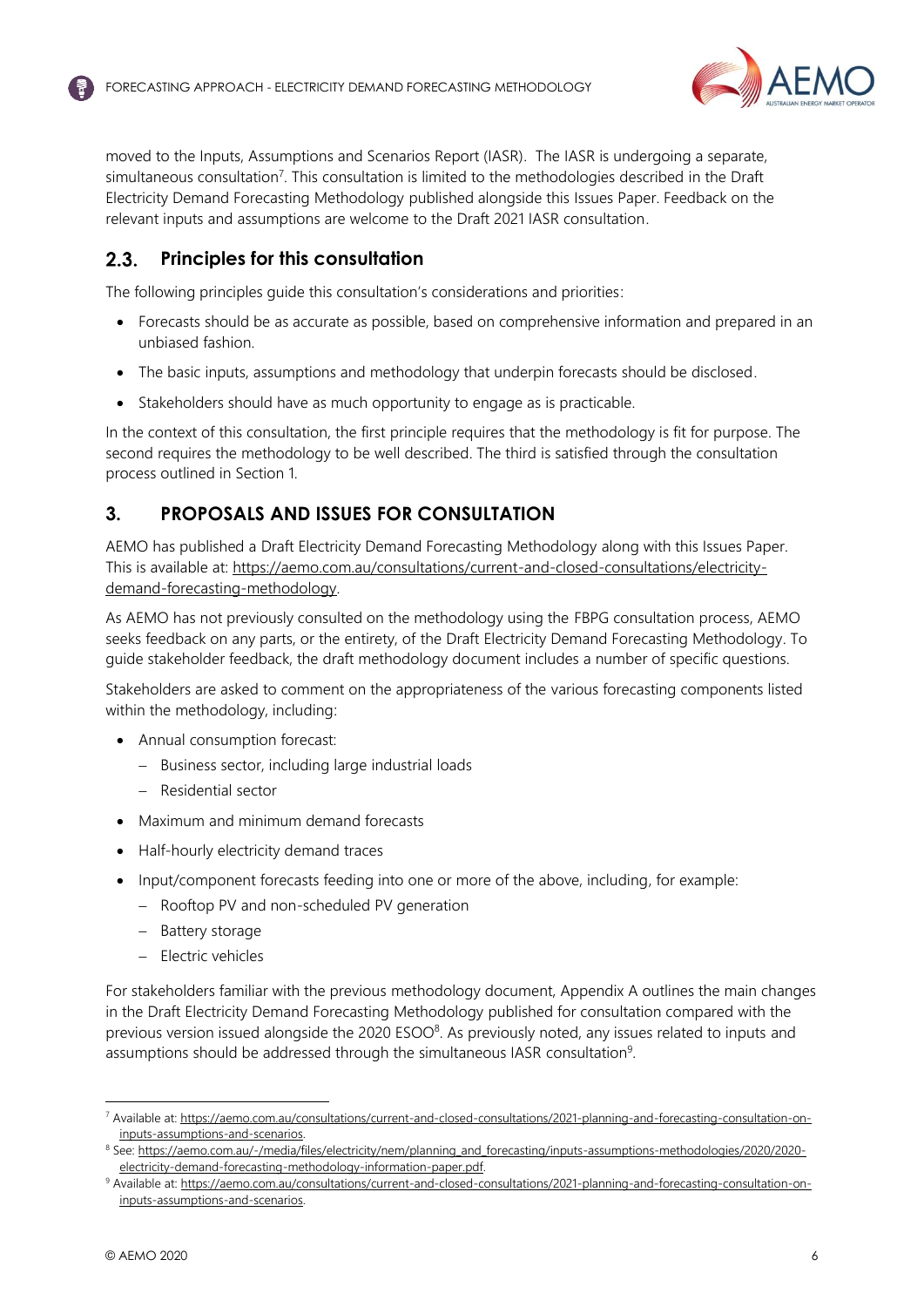

# <span id="page-7-0"></span>**APPENDIX A - CHANGES SINCE PREVIOUS PUBLICATION**

## <span id="page-7-1"></span>**A.1 Removing Inputs and Assumptions**

To avoid unnecessary duplication, the Electricity Demand Forecasting Methodology document no longer contains inputs and assumptions, which are in the annually updated IASR. Therefore, the methodology document now only describes the forecasting methodologies used. This allows inputs and assumptions to be updated at least annually, while leaving the Electricity Demand Forecasting Methodology substantially unchanged, if appropriate.

In places, like Section 4 and Appendices A3 and A4, this has led to major revisions of the text. Also, the former Appendix A6 – Data sources has been removed as it is entirely captured within the IASR now.

### <span id="page-7-2"></span>**A.2 Clarify where WEM approach differs**

Some sections have been updated to clarify where the methodology differs between the NEM and WEM. Specifically, Section 2 for identifying Large Industrial Loads and Table 1 in Section 2.2.1 have been updated.

# <span id="page-7-3"></span>**A.3 Flexibility in how inputs are sourced**

AEMO may source data from one or more consultants, or may choose not to in years where an update is unwarranted. This has led to changes in wording in a number of places, including:

- How energy efficiency data is updated in Section 2.2.2 Long Term Causal modelling
- The sourcing of distributed PV forecasts (Appendix A3), electric vehicles forecasts (Appendix A4) and appliance uptake forecasts (Appendix A5)

Instead, the annual IASR – subject to separate stakeholder consultation – will explain how these inputs are sourced.

### <span id="page-7-4"></span>**A.4 Network Losses**

Section 4.2 – Network Losses has been updated so that a trend, such as falling network losses due to increased rooftop PV uptake, can be used rather than the latest actual as forecast. If no trend is identified, AEMO will continue to use the latest actual as forecast.

### <span id="page-7-5"></span>**A.5 Trace growth algorithm**

The example of how the demand trace scaling algorithm works (Section A7) has been expanded to include the third pass, which was explained in Section 6.4 but not covered in the example.

### <span id="page-7-6"></span>**A.6 Improving Readability**

To improve consistency throughout the document, various wording, terminology and formulae changes have been implemented. Specifically, Sections 2 and 3 have been updated to increase consistency in how the business and residential forecast methodologies are presented. The terminology has been updated for consistency and better context now that the inputs and assumptions are no longer in the document. Additionally, the presentation of figures is now consistent throughout the document.